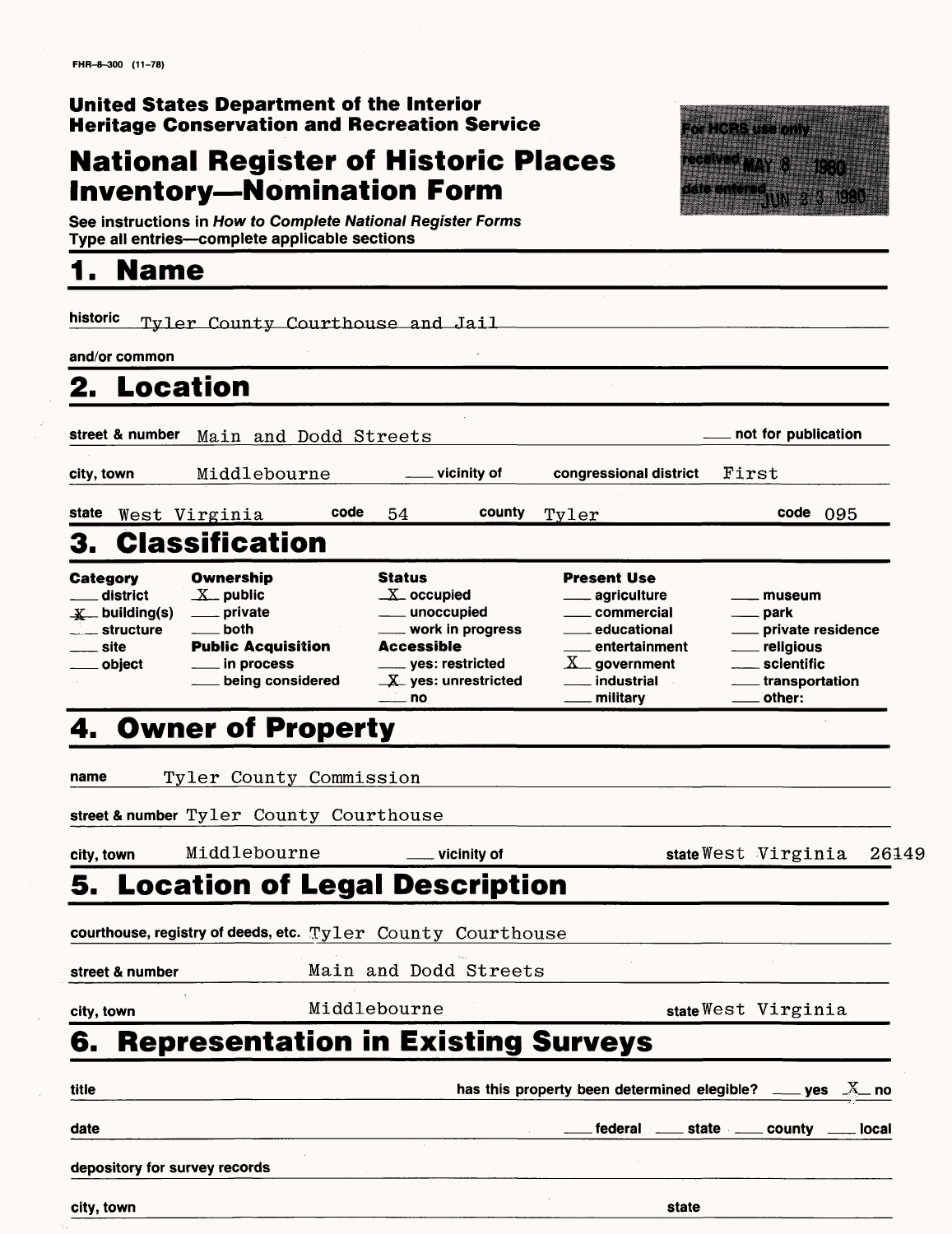### **7. Description**

| Condition          |                | <b>Check one</b>       |  |
|--------------------|----------------|------------------------|--|
| <b>X</b> excellent |                | <u>__</u> __ unaltered |  |
|                    |                | $\mathbf{X}$ altered   |  |
| $\sim$             | ____ unexposed |                        |  |

Check one  $\mathbf{\times}$  original site moved date

**Describe the present and original (iff known) physical appearance**

The Tyler County Courthouse and Jail occupy a slightly elevated site at the southeastern corner of Main and Dodd Streets in Middlebourne, county seat of Tyler. The present county buildings are but the latest of a series of structures that have occupied this parcel. Following the permanent designation of Middlebourne as the County seat in 1816, a log jail was erected c.1818 to be followed by the construction of an adjacent courthouse about 1820. In 1854, a two-story brick building replaced the one of 1820; it is this structure, though radically altered and completely redesigned in 1922, that stands today. The County jail, built in 1874, retains the basic design qualities of the construction period . An elevated and enclosed passageway bridges a narrow space between the otherwise detached buildings to facilitate the movement of personnel.

The disparate architectural modes of the complex form an interesting physical reference to ideas of fashion spanning a time period of nearly half a century. The courthouse, despite hidden structural elements of the 1854 period, is a completely redesigned building following<br>precedents of the 20th century classic revival. Symmetrical massing precedents of the 20th century classic revival. and generally broad, smooth wall treatments contrast with the picturesque, fortressiike character of the Victorian prison. The foreboding impression created by the latter structure well illustrates the 19th century idea of penal architecture.

Mr. E.C.S. Holmboe and Mr. Pogue of Clarksburg were employed by the Tyler County Court in 1922 to prepare drawings and specifications for the courthouse. Holmboe, an architect of some reputation in central West Virginia, had been practicing in Harrison County since 1901. Despite restrictions imposed by the existing structure the architects produced a modest but locally impressive piece of architecture befitting the tastes and needs of a small rural county.

The entrance elevation of the courthouse is centered with a pedimented two-story arcaded pavilion. The base section of this structure is finished entirely in gray smooth finished limestone, is appointed with a dentiled cornice and is centered with a cartouche. Pilasters and balusters of limestone detail the brick arcade of the pavilion's second level. Of special artistic interest is the frieze incised with the words "Tyler County Court House" and the triangular pediment centered with a sculpted ensemble consisting of the seated figure of justice ministering to suppliant male and female figures.

Elements of twentieth century classicism and Beaux Arts classicism combine in the entrance facade details of pavilion and clock tower. The tower is surmounted by a diminutive copper-covered saucer dome and is divided into three levels: a brick base with an arcaded rail appointed with stone urns, a louvered belfry, and a belvedere with clock faces.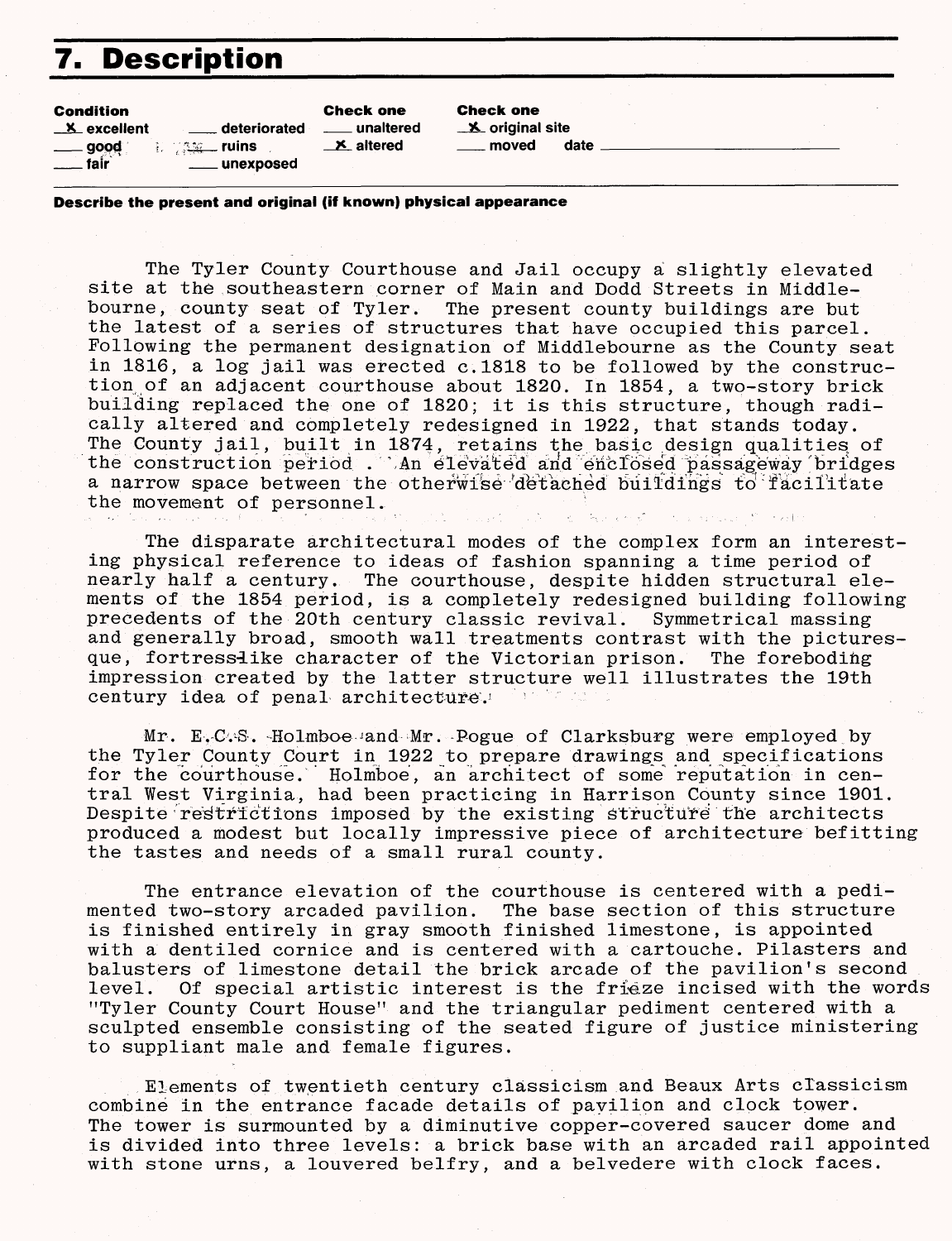#### **United States Department of the Interior Heritage Conservation and Recreation Service**

### **National Register of Historic Places Inventory-Nomination Form**

**Continuation sheet**  $\text{Tyler}$  County Courthouse **ltem number 7** 

The generally rectangular massing of the rear section of the building is subdued. The buff brickwork throughout is outstanding, particularly in the blind arches of first floor windows. Standing seam metal has been employed on all roofing surfaces. The structural system of the building employs brick over tile masonry with steel reinforcement. The exterior foundation is cement stucco finished to simulate ashlar.

An axial corridor evenly divides the first floor space between the offices of the county clerk (to the left of the entrance), assessor and tax office (to the right of entrance). A metal stair at the rear of the corridor rises two flights to the alcove of the courtroom. The courtroom, the major space of the second floor, is entered from the alcove through a transomed double door.

The ceiling of the courtroom is an expansive barrel vault appointed with five hanging lights suspended from molded plaster bases. Cornices of the room are richly molded plaster ornamented with modillions. Superimposed (double) Greek frets complement additional cornice moldings of egg-and-dart and bead-and-reel styles. The rear wall of the room is<br>bowed and divided by plaster moldings into large panels. The center bowed and divided by plaster moldings into large panels. aisle slopes gradually to the front of the courtroom terminating at the dais with its massive hardwood bench. Matching wood (high finish) paneling to the rear of the bench is centered with a shallow classical<br>niche flanked by fluted pilasters. flanked by fluted pilasters.

The century-old walls of the Tyler County jail have assumed a dark appearance due to weathering and the susceptibility of the porous stone to discoloration from air-borne pollutants. The generally rectangular building contains a residence, offices and the jail. A wing containing cells on the northeast elevation is attached by an elevated passageway to the neighboring courthouse.

Sandstone quarry-face blocks form the solid masonry walls whose openings are flat-headed at the first story and rounded at the second. The fortress-like features of the building are pronounced and comprise a three-sided, two-story bay at the northwest corner simulating a bastion, crenelated parapets, and a cornice simulating machicolation. Of special significance is the doorway of the jail wing (facing Main Street) which displays magnificent stonework and an elliptical transom replete with wrought iron grille.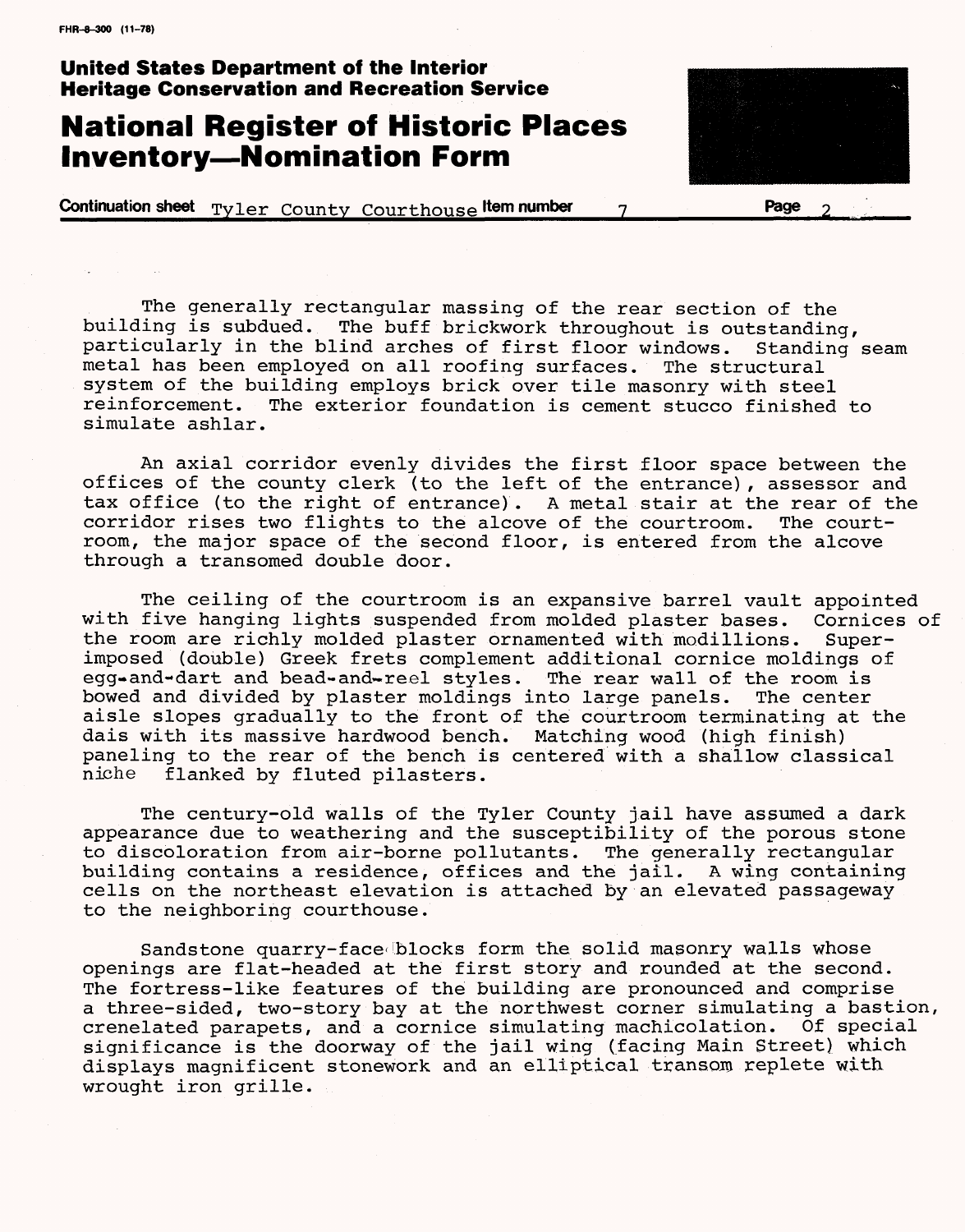### 8.



#### **Statement of Significance (in one paragraph)**

The Tyler County Courthouse and fail are significant because they form a complex of locally distinguished architectural modes representing disparate interpretations and efforts of local officials and builders to edify the places of government in a rural environment. The buildings may be viewed as possessing additional signigicance as the loci of events resulting in the growth of Middlebourne and the establishment of a permanent county seat in Tyler County.

Tyler County was formed in 1814 from Ohio County and named in honor of John Tyler, governor of Virginia from 1808 to 1811, and father of John Tyler, tenth president of the United States. A spirited rivalry between the Ohio River community of Sistersville and the "inland" village of Middleberine -- so-named because it was thought to be halfway between the Pennsylvania line and the salt wells of the Kanawha Valley -- ended when the Virginia legislature named Middlebourne the permanent county seat in 1816. The influencing factor in this choice rested in the settlement pattern of the population which was concentrated along Middle Island Creek in the vicinity of Middlebourne.

Robert Gorrill, land owner and founder of Middlebourne, ebntribpted to the growth of the new county seat by selling house lots and initiating the first real growth of the town. Focal point of this activity was the site of the present courthouse where a log jail was constructed c.1818. This was followed by a courthouse in 1822 and then by the brick building of 1854. Construction of a stone prison in 1874 gave additional prominence to the site occupied by the adjacent courthouse, a structure that was rebuilt and completely redesigned in 1922.

Significance of the Tyler County Courthouse and Jail may be viewed then by their direct association with a site that became the focal point of public business and community growth from the date of settlement. Moreover, the two buildings possess distinctive design features that categorize them as products of differing periods. This physical contrast is significant; it represents a provincial or vernacular interpretation of what was then deemed fashionable in the United States.

Twentieth century classicism (incorporating references to Beaux-Arts classicism), incertain respects a reaction to the exuberantly eclectic movements of late 19th century America, was well received by design professionals who produced many official buildings of this style in West Virginia during the teens and 1920s.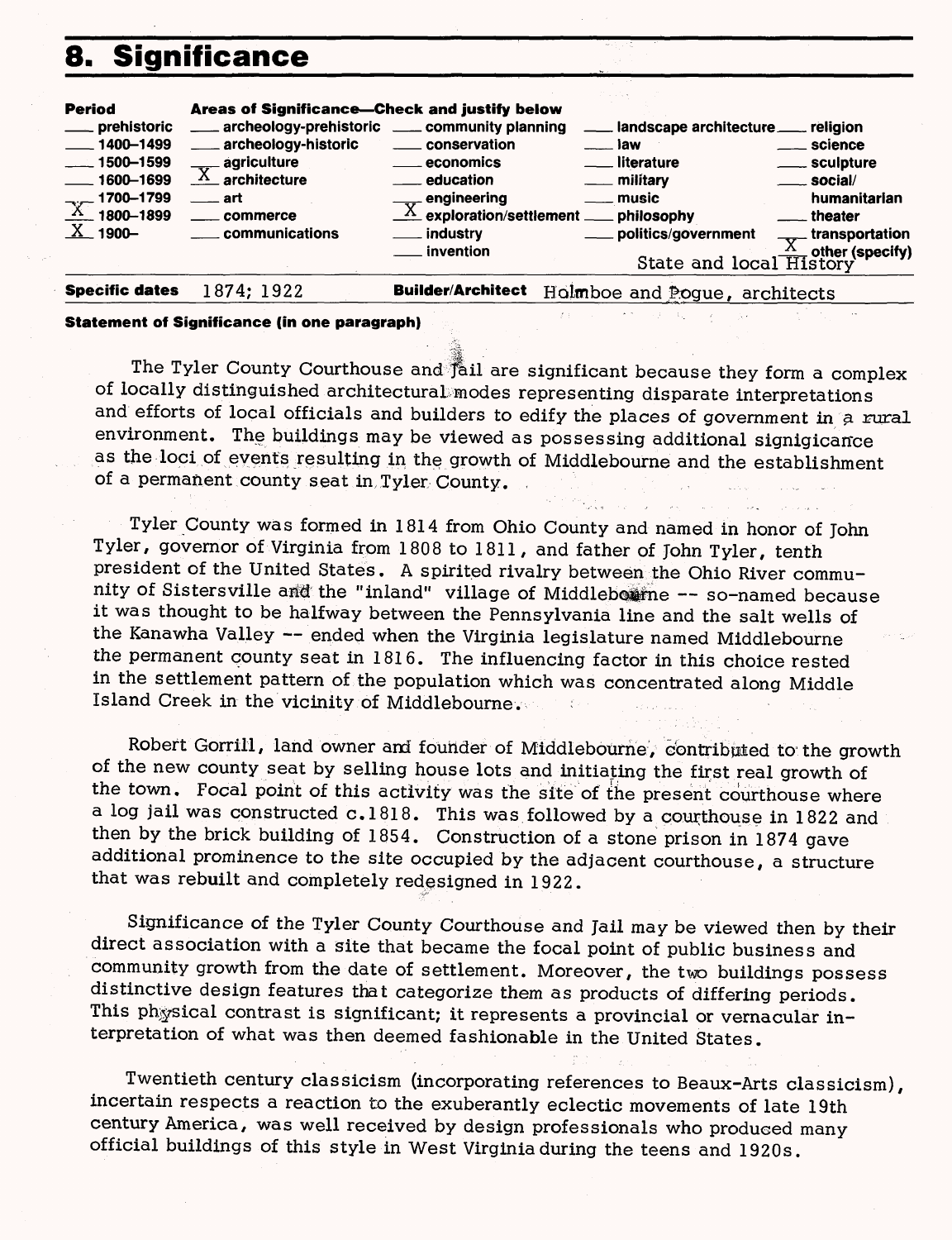## 9. Major Bibliographical References

|                       | 10. Geographical Data                                                                                                                                                                                                                                                                                                                                     |                                    |       |                    |      |                     |                |                           |  |
|-----------------------|-----------------------------------------------------------------------------------------------------------------------------------------------------------------------------------------------------------------------------------------------------------------------------------------------------------------------------------------------------------|------------------------------------|-------|--------------------|------|---------------------|----------------|---------------------------|--|
| <b>UMT References</b> | Acreage of nominated property $\frac{1}{2}$ acre<br>Quadrangle name Middlebourne, W.Va.                                                                                                                                                                                                                                                                   |                                    |       |                    |      |                     |                | Quadrangle scale 1:24,000 |  |
| $A _{1,1}$<br>Zone    | l5 loi 8 26 i d<br><b>Easting</b>                                                                                                                                                                                                                                                                                                                         | ا0 16 111 18 14<br><b>Northing</b> |       |                    | Zone | Easting             |                | <b>Northing</b>           |  |
| C<br>Ε<br>G           |                                                                                                                                                                                                                                                                                                                                                           |                                    |       | D<br>H             |      |                     |                |                           |  |
|                       | Verbal boundary description and justification Beginning at the southeast point of inter-<br>section of Main St. with Dodd St. and proceeding southwest along Main St.<br>to a point 10 ft. to the southwest of the southwest corner of the Jail,<br>and thence southeast in a straight line to an alley, thence along the alley                           |                                    |       |                    |      |                     |                |                           |  |
|                       | List all states and counties for properties overlapping state or county boundaries                                                                                                                                                                                                                                                                        |                                    |       |                    |      |                     |                |                           |  |
| state                 |                                                                                                                                                                                                                                                                                                                                                           |                                    | code  | county             |      | ŦΓ                  |                | code<br>38.               |  |
| state                 |                                                                                                                                                                                                                                                                                                                                                           |                                    | code  |                    |      |                     |                | code                      |  |
|                       | <b>Form Prepared By</b>                                                                                                                                                                                                                                                                                                                                   |                                    |       | county             |      |                     |                |                           |  |
|                       | name/title Rodney S. Collins, Architectural Historian<br>Historic Preservation Unit<br>organization W.V. Dept. of Culture and History<br>street & number Cultural Center, Capitol Complex telephone 304-348-0240                                                                                                                                          |                                    |       |                    | date |                     | March 13, 1980 |                           |  |
|                       | Charleston,                                                                                                                                                                                                                                                                                                                                               |                                    |       |                    |      | state West Virginia |                |                           |  |
|                       |                                                                                                                                                                                                                                                                                                                                                           |                                    |       |                    |      |                     |                |                           |  |
|                       | <b>12. State Historic Preservation Officer Certification</b><br>The evaluated significance of this property within the state is:                                                                                                                                                                                                                          |                                    |       |                    |      |                     |                |                           |  |
| city or town          | national                                                                                                                                                                                                                                                                                                                                                  |                                    | state | $\mathbf{X}$ local |      |                     |                |                           |  |
|                       | As the designated State Historic Preservation Officenfor the National Historic Preservation Act of 1966 (Public Law 89-<br>665), I hereby nominate this property for inclusion in the National Register and certify that it has been evaluated<br>according to the criteria and procedures set forth by the Heritage Conservation and Recreation Service. |                                    |       | arence Miloran     |      |                     |                |                           |  |
|                       | <b>State Historic Preservation Officer signature</b>                                                                                                                                                                                                                                                                                                      |                                    |       |                    |      |                     |                | date May 2, 1980          |  |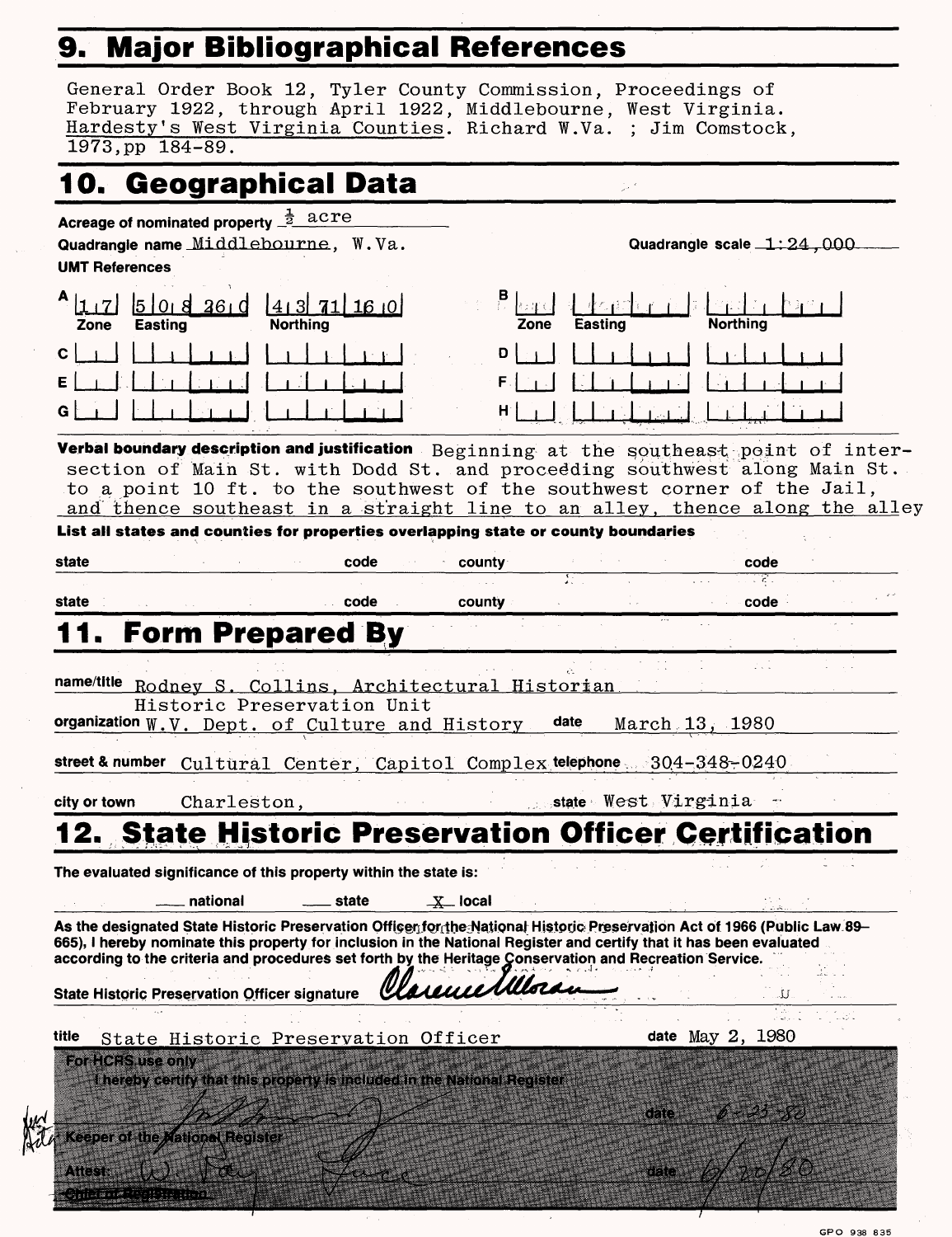FHR-8-300A (11/78) UNITED STATES DEPARTMENT OF THE INTERIOR HERITAGE CONSERVATION AND RECREATION SERVICE

#### **NATIONAL REGISTER OF HISTORIC PLACES INVENTORY - NOMINATION FORM**

Tyler County Courthouse

FOR HORS USE ONLY RECEIVED MAY 8  $(2.38)$  $\frac{100}{2}$  ,  $\frac{1000}{2}$ **DATE ENTERED** 

**CONTINUATION SHEET ITEM NUMBER**  $\overline{8}$  **PAGE** 2

Libraries, courthouses, clubs, city buildings and schools with combinations of porticos and pediments appeared on principal streets of towns and cities. One of the best preserved buildings representing the Neo Classical Revival in Tyler County is the courthouse designed by the firm of Holniboe and Pogue of Clarksburg which produced numerous buildings in central West Virginia during the early 1920s. The Ritchie County Courthouse (1922) at Harrisville is one of theirs.

Of special interest in the Tyler County building is the entrance elevation's two-story pavilion with its triple-arched openings and sculpture-filled pediment. This unit was lavished with attention, and to the point perhaps that it dominates (or appears to be "stuck on") other features of the structure. The interesting domed tower with its Baroque flourishes is dwarfed to a degree by the pavilion. It must be understood, however, that the architects were working against some limitations imposed by the parameters of the pre-existing structure. The product is nevertheless locally significant.

The jail is massive in appearance due to its heavy rock-faced masonry. The castellated parapet and corbeled cornice suggest the strength of a fortress and the corresponding determination of Victorian-era lawmen to keep the "criminal element" on the inside. The building, constructed in 1874, is really a Victorian comment -- a stern warning -- in stone. Hardesty, in his history of Tyler County, pointed to other reasons for the maintenance of law and order in Tyler County of the 1880s:

> One of the remarkable features of the county is its freedom from crimes and misdemeanors in that respect taking the lead of any county in the State. Its records exhibit very few criminal prosecutions, and there have been periods of several successive years in which the cells of its prison have been without a tenant. This desirable state of affairs is directly traced to the fact that Tyler is pre-eminently a prohibition county--an indisputable witness to the fact that "prohibition does prohibit." In the interior of the county and away from the Ohio River, there is absolutely no drunkedness and cosequently no drunkards, and an entire freedom from the many crimes and evils which are their natural outgrowth.

The Tyler County Courthouse and Jail form a significant link with events that have shaped the history of Tyler County; they also provide a significant reference to ideas in design spanning a period of nearly half a century.